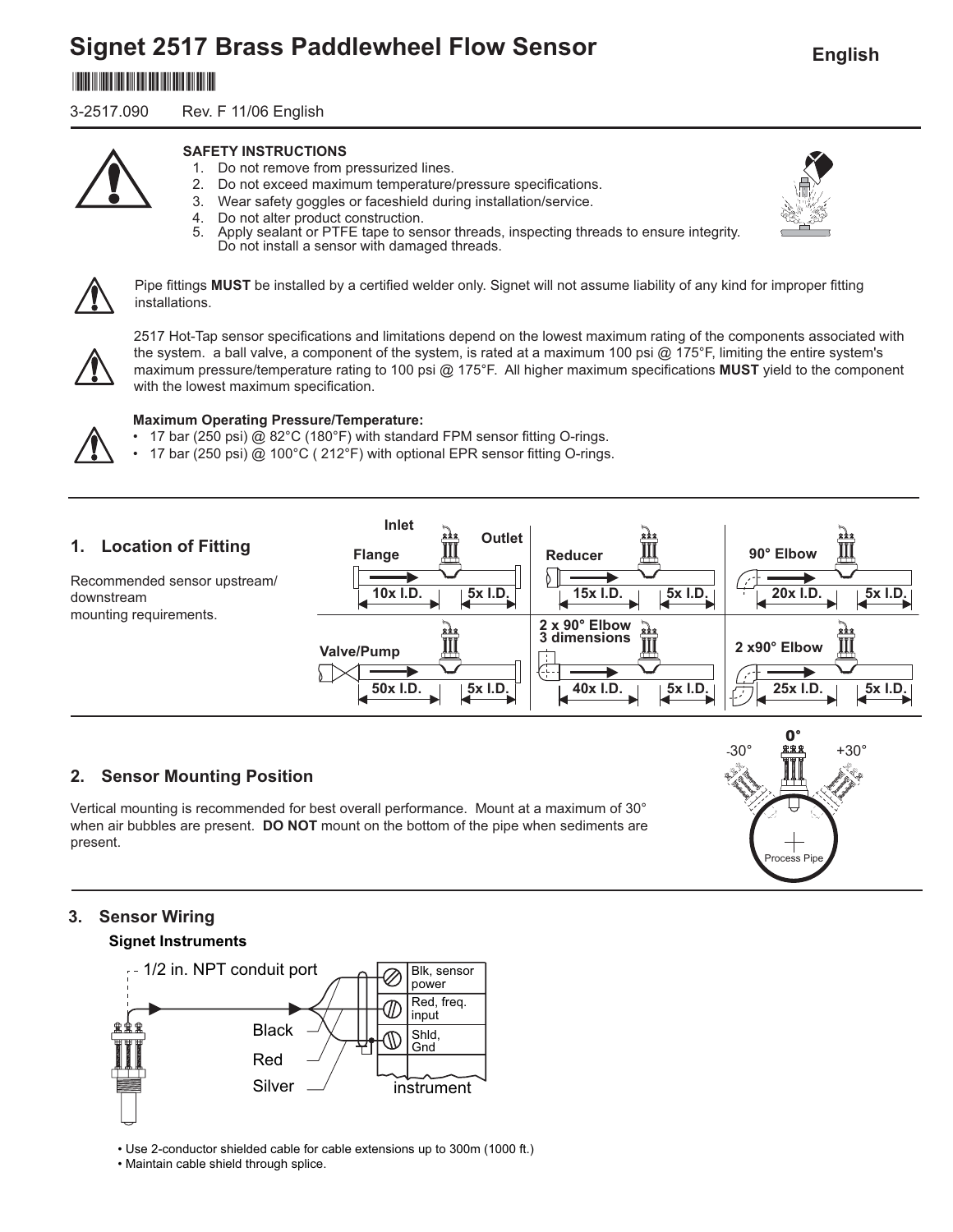## **5. Installation**

The following items are required to properly install Signet 2217 Sensors.

## **5.1 Hardware, Standard Sensor**

- Female pipe fitting (weld-on or saddle) with 1.5 in. NPT or ISO 7/1-Rc 1.5 threads
- 32 mm (1.25 in.) diameter drill
- Pipe thread sealant
- Tape measure

## **5.2 Hardware, Hot-Tap Sensor**

The Hot-Tap sensor requires all the standard sensor items plus:

- Hot-Tap drilling machine (e.g., Mueller drilling machine or equivalent)
- Female ball or gate valve (full port only) with 1.5 in. NPT or ISO 7/1-Rc 1.5 threads
- Male pipe nipple,  $32 \times 50$  mm  $(1.5 \times 2 \text{ in.})$  with 1.5 in. NPT or ISO 7/1-R 1.5 threads
- Hot-Tap installation tool (purchased separately)

## **5.3 Standard Fitting Installation**

- **A.** Depressurize and drain pipe.
- **B.** Wearing safety face protection, drill a 32 mm (1.25 in.) diameter hole in the pipe.
- **C.** Install the pipe fitting of the outside of the pipe according to the manufacturer's instructions. Failure to follow these instructions may result in serious bodily injury and/or product failure.
- **D.** Remove sensor fitting from sensor assembly.
- **E.** Thread sensor fitting into pipe fitting. (Fig. 1)

## **5.4 Hot-Tap Fitting Installation**

- A. Install the pipe fitting on the outside diameter of the pipe according to the manufacturer's instructions. Failure to follow these instructions may result in serious bodily injury and/or product failure.
- **B.** Install the pipe nipple and isolation valve (ball or gate valve) onto the external pipe fitting using pipe sealant on the threads. (Fig. 2)
- **C.** Wearing safety face protection, install an appropriate hole cutting tool per manufacturer's instructions (e.g., Mueller drilling machine) with a 32 mm (1.25 in.) drill onto the top of the isolation valve, ensuring a tight fit. Use the **recommended drill bit size or damage to the isolation valve may occur.**
- 
- **D.** Open the isolation valve and insert the drill through the valve and cut the sensor clearance hole. After the hole is cut, withdraw the drill from the isolation valve and close the valve. Remove the drilling machine per manufacturer's instructions. (Fig. 3)
- **E.** Install the sensor fitting/bleed valve into the top of the isolation valve. Make sure the bleed valve clears the handle of the isolation valve during operation.



process pipe sensor fitting bleed valve make sure bleed valve clears isolation valve handle

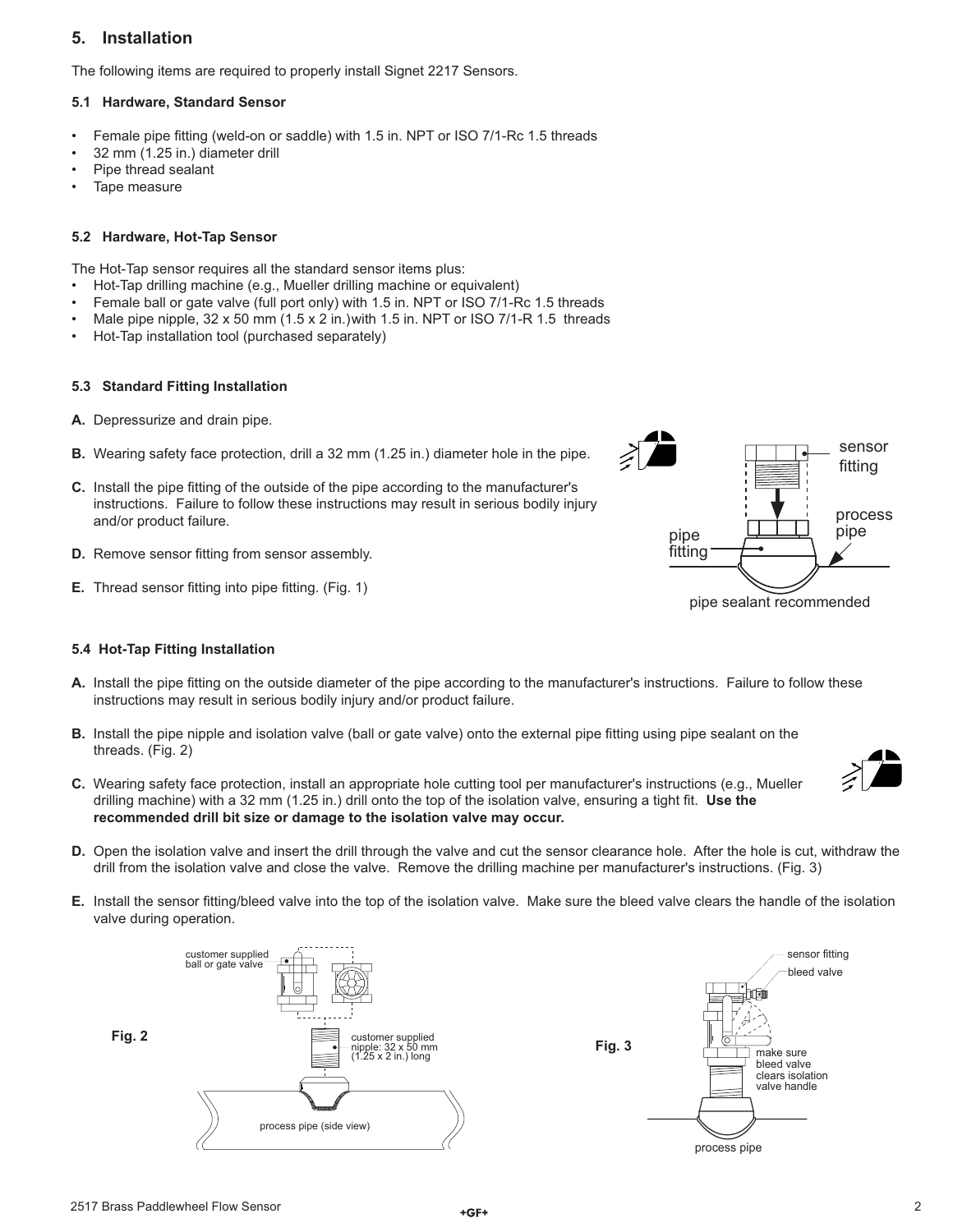#### **5.5 Calculating the H Dimension**

Before installing the sensor some critical dimensions must be established (for Hot-Tap installations, we assume the pipe dimensions are known). The rotor shaft must be located 10% inside the pipe I.D. to ensure accurate calibration capability. To accomplish this, the "H" dimension is measured from the outside surface of the pipe to the bottom of the sensor flange.

Nominal "H" dimensions for standard pipes are listed here. For non-standard pipe dimensions, calculate the "H" dimension using the formula listed below. Your pipe's wall thickness and inside diameter (I.D.) is required for the "H" dimension calculation.

The 6 inch ruler (included) may be used to measure your pipe I.D. and wall thickness up to 5 inches (standard sensors only).

Pipe wall thickness: \_\_\_\_\_\_\_\_\_\_\_\_ Pipe I.D.: \_\_\_\_\_\_\_\_\_\_



#### **H Dimensions, Standard Sensors**

Wrought Steel Pipe Per ANSI 36.10 Stainless Steel Pipe Per ANSI B36.19 Conversion:

 $mm =$  inches  $(25.4)$ 

Conversion:  $mm =$  inches (25.4)

| <b>NPS</b>    | SCH <sub>40</sub> | SCH <sub>80</sub> | <b>STD</b> | XS          | <b>NPS</b>    | SCH <sub>5S</sub> | SCH 10S   | SCH 40S     | SCH 80S   |
|---------------|-------------------|-------------------|------------|-------------|---------------|-------------------|-----------|-------------|-----------|
| $1 - 1/2$ in. | 5.644 in.         | 5.600 in.         | 5.644 in.  | $5.600$ in. | $1 - 1/2$ in. | 5.708 in.         | 5.673 in. | $5.644$ in. | 5.600 in. |
| 2 in.         | 5.589 in.         | 5.538 in.         | 5.589 in.  | 5.538 in.   | 2 in.         | 5.660 in.         | 5.625 in. | 5.589 in.   | 5.538 in. |
| $2 - 1/2$ in. | 5.500 in.         | 5.442 in.         | 5.500 in.  | 5.442 in.   | $2 - 1/2$ in. | 5.596 in.         | 5.567 in. | 5.500 in.   | 5.442 in. |
| 3 in.         | 5.427 in.         | 5.360 in.         | 5.427 in.  | 5.360 in.   | 3 in.         | 5.534 in.         | 5.504 in. | 5.427 in.   | 5.360 in. |
| $3 - 1/2$ in. | 5.369 in.         | 5.296 in.         | 5.369 in.  | 5.296 in.   | $3-1/2$ in.   | 5.484 in.         | 5.454 in. | 5.369 in.   | 5.296 in. |
| 4 in.         | 5.310 in.         | 5.230 in.         | 5.310 in.  | 5.230 in.   | 4 in.         | 5.434 in.         | 5.404 in. | 5.310 in.   | 5.230 in. |
| 5 in.         | 5.187 in.         | 5.094 in.         | 5.187 in.  | 5.094 in.   | 5 in.         | 5.306 in.         | 5.287 in. | 5.187 in.   | 5.094 in. |
| 6 in.         | 5.064 in.         | 4.942 in.         | 5.064 in.  | 4.942 in.   | 6 in.         | 5.200 in.         | 5.180 in. | 5.064 in.   | 4.942 in. |
| 8 in.         | 4.830 in.         | 4.688 in.         | 4.830 in.  | 4.688 in.   | 8 in.         | $5.000$ in.       | 4.969 in. | 4.830 in.   | 4.688 in. |
| 10 in.        | 4.583 in.         | 4.400 in.         | 4.583 in.  | 4.475 in.   | 10 in.        | 4.768 in.         | 4.743 in. | 4.583 in.   | 4.475 in. |
| 12 in.        | 4.350 in.         | 4.125 in.         | 4.375 in.  | 4.275 in.   | 12 in.        | 4.550 in.         | 4.531 in. | 4.375 in.   | 4.275 in. |
| 14 in.        | 4.200 in.         | 3.950 in.         | 4.250 in.  | 4.150 in.   | 14 in.        | 4.425 in.         | 4.400 in. |             |           |
| 16 in.        | 3.950 in.         | $3.675$ in.       | 4.050 in.  | $3.950$ in. | 16 in.        | 4.218 in.         | 4.200 in. | $\ast$      | $\star$   |
| 18 in.        | 3.700 in.         | $3.400$ in.       | 3.850 in.  | 3.750 in.   | 18 in.        | 4.018 in.         | 4.000 in. | $\star$     | $\star$   |
| 20 in.        | 3.475 in.         | 3.125 in.         | 3.650 in.  | $3.550$ in. | 20 in.        | 3.800 in.         | 3.776 in. | $\star$     | $\star$   |
| 22 in.        | $\ast$            | 2.850 in.         | 3.450 in.  | $3.350$ in. | 22 in.        | 3.600 in.         | 3.576 in. | $\ast$      | $\star$   |
| 24 in         | 3.000 in.         | 2.575 in.         | 3.250 in.  | $3.150$ in. | 24 in.        | 3.376 in.         | 3.350 in. | $\star$     | $\star$   |
|               |                   |                   |            |             |               |                   |           |             |           |

*(\*) represents values currently unavailable*

#### **H Dimensions for Hot-Tap Sensors**

Wrought Steel Pipe Per ANSI 36.10 Stainless Steel Pipe Per ANSI B36.19

| <b>NPS</b>    | SCH 40     | SCH 80     | STD        | ХS         |
|---------------|------------|------------|------------|------------|
| $1 - 1/2$ in. | 14.694 in. | 14.650 in. | 14.694 in. | 14.650 in. |
| 2 in.         | 14.639 in. | 14.588 in. | 14.639 in. | 14.588 in. |
| $2 - 1/2$ in. | 14.550 in. | 14.492 in. | 14.550 in. | 14.492 in. |
| 3 in.         | 14 477 in  | 14.410 in. | 14.477 in. | 14.410 in. |
| $3 - 1/2$ in. | 14.419 in. | 14.346 in. | 14.419 in  | 14.346 in. |
| 4 in.         | 14,360 in. | 14.280 in. | 14.360 in. | 14.280 in. |
| 5 in.         | 14.237 in. | 14.144 in. | 14.237 in. | 14.144 in. |
| 6 in.         | 14.144 in  | 13.992 in. | 14.144 in. | 13.992 in. |
| 8 in.         | 13.880 in. | 13.738 in. | 13.880 in. | 13.738 in. |
| 10 in.        | 13.633 in. | 13.450 in. | 13.633 in. | 13.525 in. |
| 12 in.        | 13.400 in. | 13.175 in. | 13.425 in. | 13.325 in. |
| 14 in.        | 13.250 in. | 13.000 in. | 13.300 in. | 13.200 in. |
| 16 in.        | 13.000 in. | 12.725 in. | 13.100 in. | 13.000 in. |
| 18 in.        | 12.750 in. | 12.450 in. | 12.900 in. | 12.800 in. |
| 20 in.        | 12.525 in. | 12.175 in. | 12.700 in. | 12.600 in. |
| 22 in.        | $\star$    | 11.900 in. | 12.500 in. | 12.400 in. |
| 24 in.        | 12.050 in. | 11.625 in. | 12.300 in. | 12.200 in. |
|               |            |            |            |            |

| <b>NPS</b>    | SCH 5S     | SCH 10S    | SCH 40S    | SCH 80S    |
|---------------|------------|------------|------------|------------|
| 1-1/2 in.     | 14.758 in. | 14.723 in. | 14.694 in. | 14.650 in. |
| 2 in.         | 14.711 in. | 14.675 in. | 14.639 in. | 14.588 in. |
| $2 - 1/2$ in. | 14.646 in. | 14.617 in. | 14.550 in. | 14.492 in. |
| $3$ in.       | 14.584 in. | 14.554 in. | 14.477 in. | 14.410 in. |
| $3-1/2$ in.   | 14.534 in. | 14.504 in. | 14.419 in  | 14.346 in. |
| 4 in.         | 14.484 in  | 14.454 in. | 14.360 in. | 14.280 in. |
| 5 in.         | 14.357 in. | 14.337 in. | 14.237 in. | 14.144 in. |
| 6 in.         | 14.250 in. | 14.230 in. | 14.144 in. | 13.992 in. |
| 8 in.         | 14.050 in. | 14.019 in. | 13.880 in. | 13.738 in. |
| 10 in.        | 13.818 in. | 13.793 in. | 13.633 in. | 13.525 in. |
| 12 in.        | 13.600 in. | 13.581 in. | 13.425 in. | 13.325 in. |
| 14 in.        | 13.475 in. | 13.450 in. | $\star$    | $\star$    |
| 16 in.        | 13.268 in. | 13.250 in. | $\star$    | $\star$    |
| 18 in.        | 13.068 in. | 13.050 in. | $\star$    | $\star$    |
| 20 in.        | 12.850 in. | 12.826 in. | $\star$    | $\star$    |
| 22 in.        | 12.650 in. | 12.626 in. | $\star$    | $\star$    |
| 24 in.        | 12.426 in. | 12.400 in. | $\star$    | $\star$    |
|               |            |            |            |            |

*(\*) represents values currently unavailable*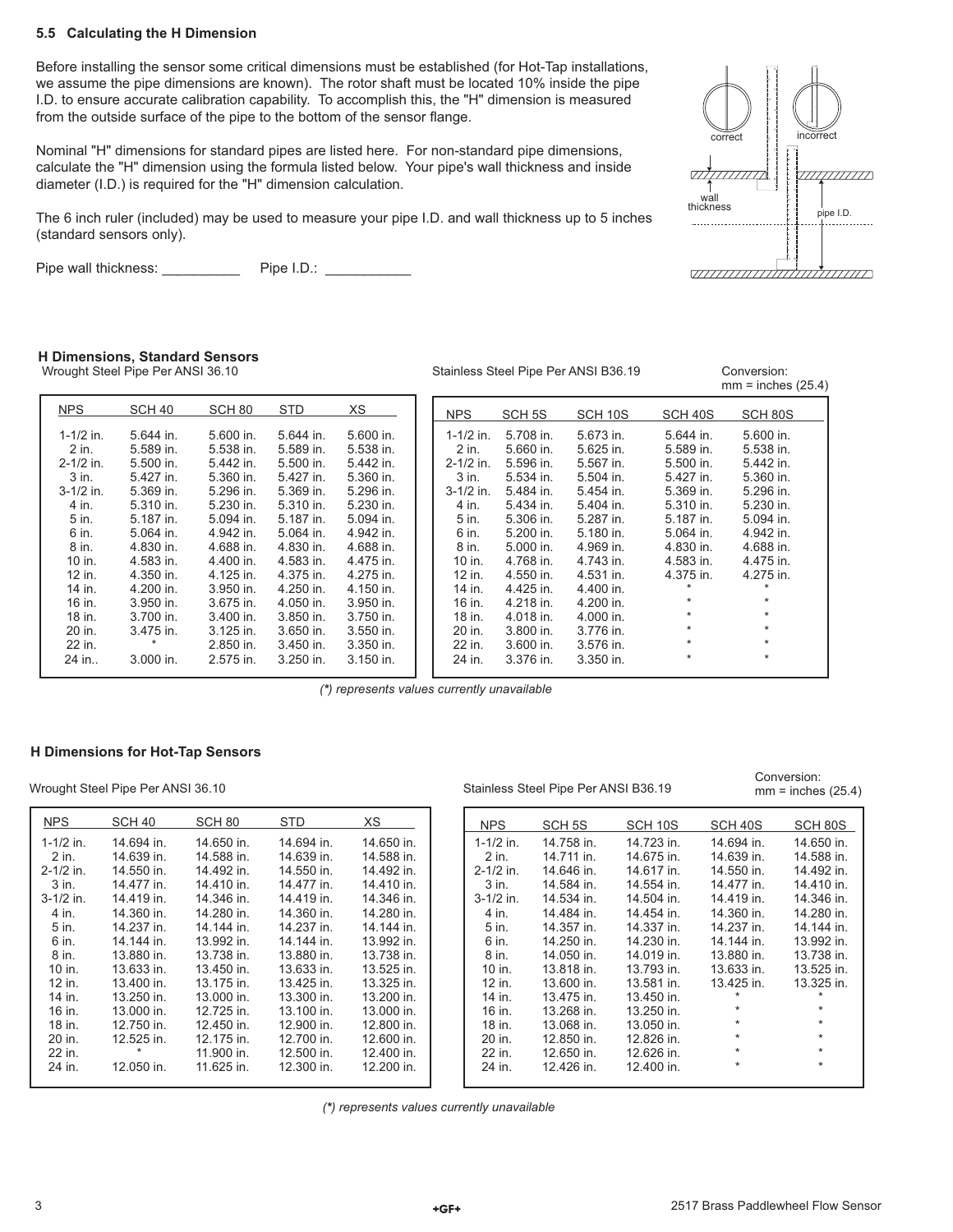#### **Standard Sensors**

 $H = 5.23$  - pipe wall thickness -  $(0.10 \times I.D.)$ 

Example: 3.0 inch schedule 80 wrought steel; Wall thickness = 0.3 in. / Inside diameter = 2.9 in.

 $H = 5.23 - 0.3 - (0.10 \text{ X } 2.9) / H = 117.86 \text{ mm } (4.64 \text{ in.})$ 

Record your sensor's "H" dimension for future reference:

**H=** \_\_\_\_\_\_\_\_\_\_\_

### **Hot-Tap Sensors**

H = 15.39 in. - pipe wall thickness - (0.10 X I.D.)

Example: 10 inch schedule 40 wrought steel; Wall thickness= 0.365 in. / Inside diameter = 10.02 in.

H = 15.39 - 0.365 - (0.10 X 10.02) / H = 356.18 mm (14.023 in.)

Record your sensor's "H" dimension for future reference:

#### **H=** \_\_\_\_\_\_\_\_\_\_\_

After correct dimensions are calculated and recorded, the sensor can be installed in the fitting. The Standard and Hot-Tap versions require substantially different procedures.

#### **5.6 Standard Sensor Installation**

- **A.** Thread one hex nut onto each of the three threaded rods included in package. Install threaded rod with a lock washer onto the sensor fitting. Secure rods in place by tightening each hex nut against the sensor fitting. (Fig. 4)
- **B.** Thread one jam nut and lower hex nut onto each threaded rod so that the top surface of each nut is at the proper "H" dimension for your pipe. Secure each hex nut with a jam nut. (Fig. 5)
- **C.** Insert the flow sensor into the sensor fitting, making sure the alignment hole on the sensor flange is pointing downstream.
- **D.** Place the alignment rod in the alignment hole on the sensor flange. Align the flange so rod is parallel to the process pipe. (Fig. 6)
- **E.** Thread upper hex nuts with lock washers until they contact the sensor flange and tighten. Check for proper "H" dimension and readjust if necessary. (Fig. 7)
- **D.** Place the alignment rod in the alignment hole on the sensor flange. Align the flange so rod is parallel to the process pipe. (Fig. 6)
- **E.** Thread upper hex nuts with lock washers until they contact the sensor flange and tighten. Check for proper "H" dimension and readjust if necessary. (Fig. 7)









The flow sensor alignment rod **MUST** be parallel to the process pipe as shown.





**Fig. 7**

<del>annumummummum</del>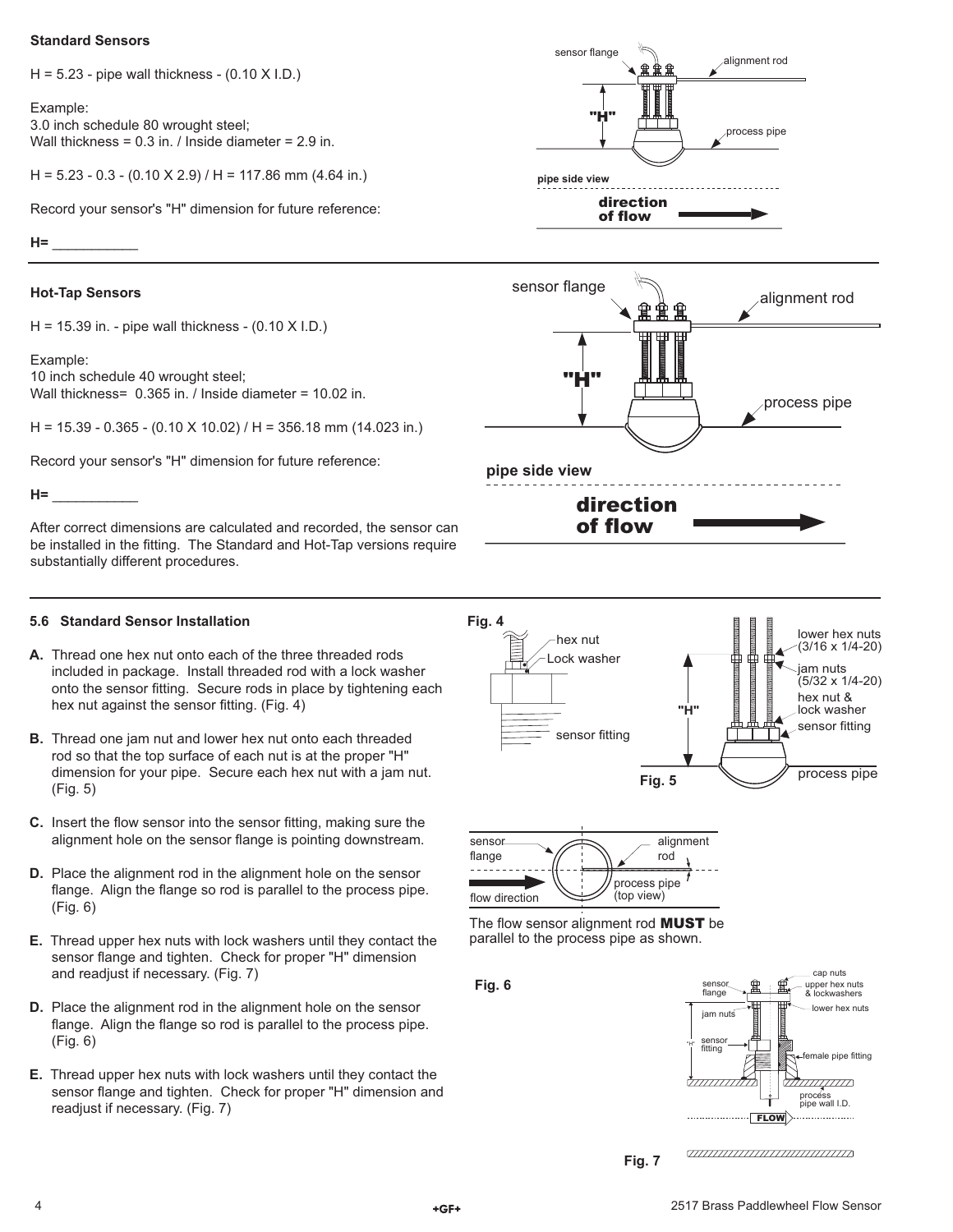#### **5.7 Hot-Tap Sensor Installation**

- **A.** Thread one hex nut onto each of the three threaded rods included in package. Install threaded rod with a lock washer onto the sensor fitting. Secure rods in place by tightening each hex nut against the sensor fitting. (Fig. 8)
- **B.** Thread one jam nut and lower hex nut onto each threaded rod so that the top surface of each nut is 359 mm (14.14 in.) from the top surface of the sensor fitting. Secure each hex nut with a jam nut. (Fig. 9)



#### **CAUTION: This setting is critical to ensure an adequate sensor seal and to prevent the rotor from hitting the isolation valve orifice during installation.**

- **C.** Wipe the sensor body with a dry, clean cloth. Orient the alignment hole on the sensor flange to point **downstream**. Place the slotted flange over the threaded rods. Lower the sensor into the fitting until the sensor flange rests on the lower hex and jam nuts.
- **D.** Secure the sensor with lock washers and upper hex nuts on the top of the flange. Before tightening, align the sensor flange so that the alignment rod is parallel and level with the process pipe. (Fig. 10 & Fig. 11)
- **E.** Make sure the bleed valve is closed (full clockwise position).
- **F.** Thread protector plate hex nuts onto each of the three threaded rods. Adjust each hex nut to a height of approximately 25 mm (1 in.) from the top of each rod. Remove the black plastic cable grommet in top of sensor with a screwdriver. Slide the grommet up the cable away from sensor. (Fig. 12)



**Fig. 11**





The flow alignment rod **MUST** be parallel to the process pipe as shown.

**Fig. 10**



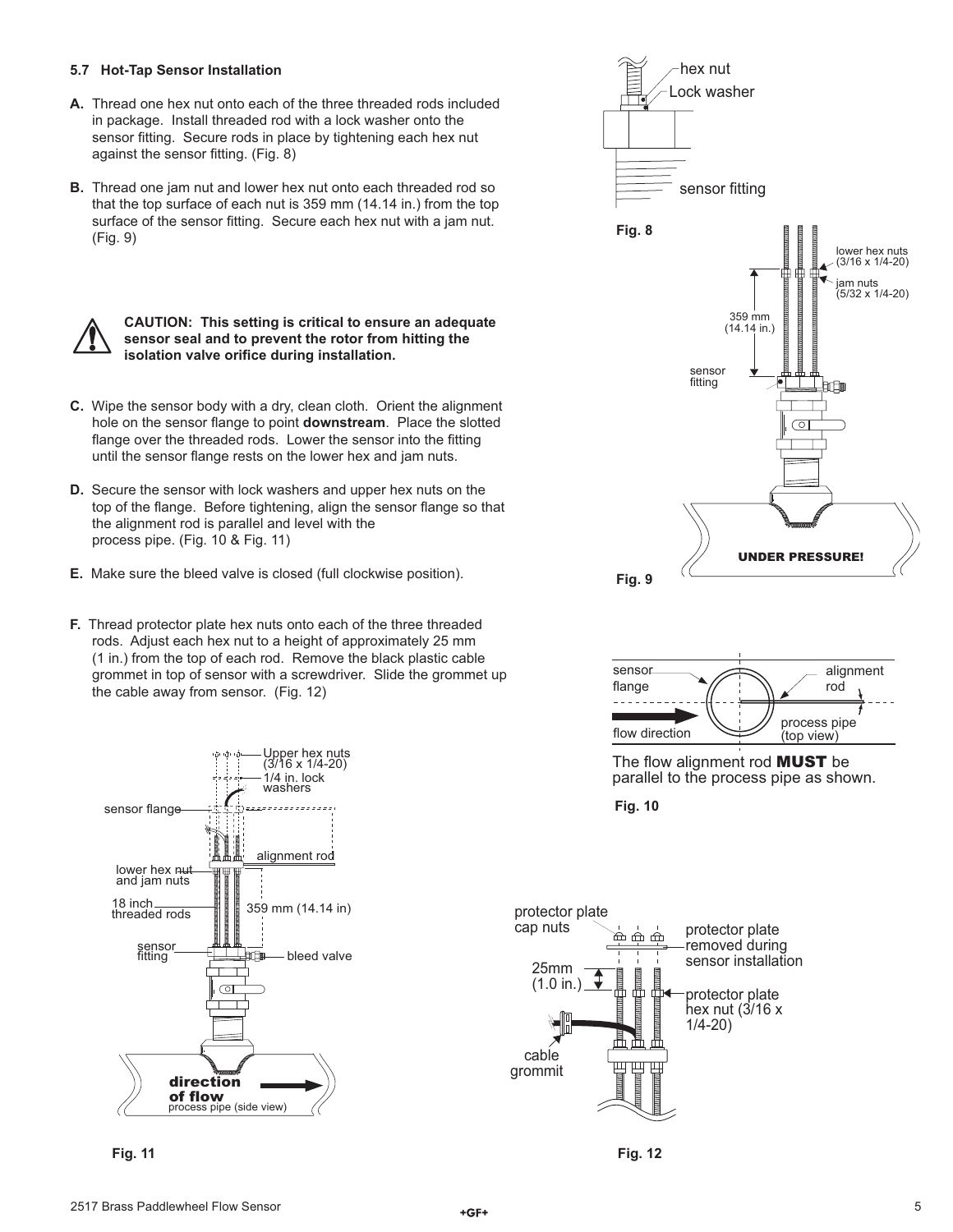#### **Hot-Tap Sensor Installation - Continued**

- **G.** Position the installation tool bearing plate by rotating it so that it is approximately 40 mm (1.6 in.) from the swivel mount. Mount the installation tool by placing the threaded rods through the holes in the tool's bearing plate, resting the bearing plate on top of the protector plate hex nuts. Make sure the swivel mount's ears are mounted **between** the threaded rods (not over the rods). Install the bearing plate cap nuts. Tighten the bearing plate cap nuts to secure the installation tool in place. (Fig. 13)
- **H.** Align the sensor cable with the swivel mount cable port to prevent cable pinching. Use a 3/8 inch wrench or socket to turn the installation tool shaft clockwise until it is seated in the hole at the top of the sensor flange.
- **I.** Wearing safety face protection, **slowly open the isolation valve to the full open position**. Loosen the lower hex and jam nuts and move them to the proper "H" dimension. Turn the installation tool shaft **clockwise** until the sensor flange contacts the lower hex and jam nuts. Thread the upper hex nuts down until they contact the sensor flange. Tighten the upper hex nuts to secure the sensor. (Fig. 14)
- **J.** Remove cap nuts and withdraw the installation tool. Be careful to not damage cable. Snap cable grommet into top of sensor



## **6. Standard Sensor Removal**

To remove the sensor from a **depressurized empty pipe**, simply remove the cap nuts and upper hex nuts located above the sensor flange. Pull up on sensor flange with twisting motion.

## **7. Hot-Tap Sensor Removal**

To remove the Hot-Tap sensor safely from a pressurized active pipe, the entire installation process must be reversed.

- **A.** Remove the cap nuts, protector plate, protector plate hex nuts, and sensor cable grommet. (Fig. 16)
- **B.** Thread installation tool in place and secure bearing plate in place of sensor protector plate. (Fig. 17)
- **C.** Turn shaft of installation tool **clockwise** to lower tool into opening in sensor flange. Guide cable into the port to prevent damage.





**Fig. 17**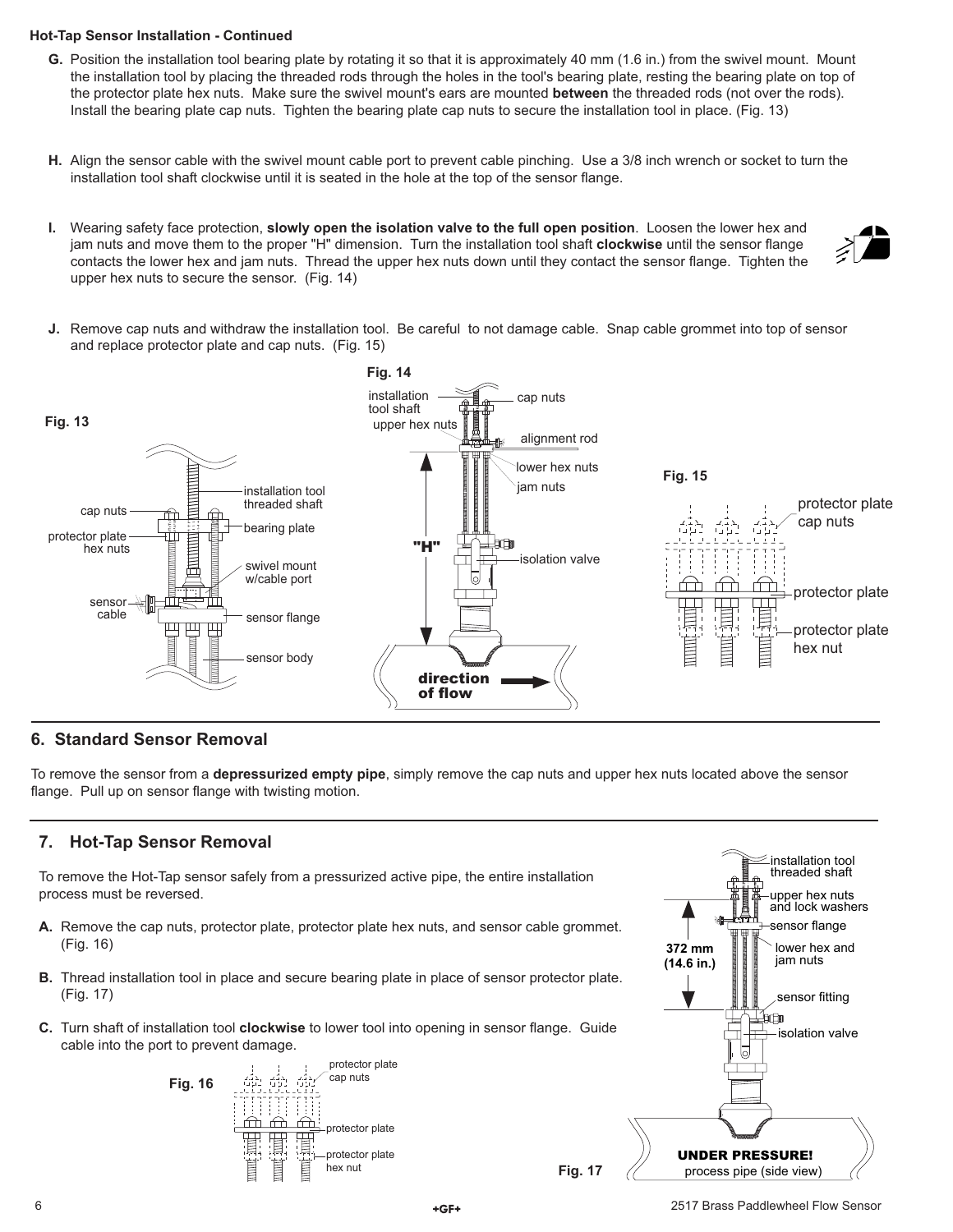#### **Hot-Tap Sensor Removal - Continued**

- **D.** Wearing safety face protection, loosen the upper hex nuts and raise to 372 mm (14.6 in.) from top of sensor fitting to bottom of upper hex nuts/lock washers. **CAUTION! This measurement is critical to maintain watertight seal in sensor while allowing clearance to close the isolation valve.**
- **E.** Wearing safety face protection, turn the installation tool shaft counterclockwise to withdraw sensor until the sensor flange contacts the upper hex nuts. (Fig. 18)
- **F.** Raise one lower hex and jam nut to bottom of sensor flange.
- **G.** Close isolation valve, remove bearing plate and tool.
- **H.** Wearing safety face protection, cover the bleed valve with suitable protection (rag, towel, etc.) and open the bleed valve (ccw rotation) to relieve internal pressure. Pull sensor up until bleed valve purges some fluid (indicating sensor is past 1st o-ring seal inside sensor fitting).

installation tool threaded shaft sensor flange cap nuts upper hex nuts 1 lower hex nut and jam nut sensor body installation tool protector plate  $\begin{array}{c} \hline \text{linear} \\ \text{linear} \end{array}$  bearing plate swivel mount w/cable port



**CAUTION: In case of a leaky isolation valve, the sensor will be under a slight amount of pressure. Care should be taken when removing the sensor. Use the bleed valve to**  relieve this pressure taking care not to spray fluid on yourself or others.

**Fig. 18**

**Sensor can now be safely removed. When reinstalling the sensor:** leave one lower hex nut in position to guide sensor to proper isolation valve clearance height before opening isolation valve. Return to "H" dimension height after valve is opened.

## **8. Maintenance**

Your sensor requires little or no maintenance of any kind, with the exception of an occasional sensor/paddlewheel cleaning.

## **9. Sensor Parts**

#### **2517 Sensor Assemblies**

| Order no.  | Sensor type | Fitting type  | Code        |
|------------|-------------|---------------|-------------|
| 3-2517.100 | Standard    | $1.5$ in. NPT | 159 840 003 |
| 3-2517.101 | Standard    | ISO 7/1-R 1.5 | 159 840 007 |
| 3-2517.102 | Hot-Tap     | $1.5$ in. NPT | 159 000 267 |
| 3-2540.103 | Hot-Tap     | ISO 7/1-R 1.5 | 159 000 268 |

### **Accessories**

| Order no.  | <b>Description</b>                                                                  | Code        |
|------------|-------------------------------------------------------------------------------------|-------------|
| 3-1500.663 | Hot-Tap installation tool                                                           | 198 820 008 |
| P52509-3   | Rotor kit w/Tungsten Carbide pin Fluoroloy-B bearings, 316 ss retainers 159 001 068 |             |
| P52509-1   | Rotor kit w/316 ss pin, Fluoroloy-B bearings, 316 ss retainers                      | 159 000 479 |
| 1220-0121* | Standard FPM O-ring for sensor fitting                                              | 159 000 852 |
| 1224-0021* | Optional EPDM O-ring for sensor fitting                                             | 198 820 006 |
| P52504-2   | Replacement rotor pin, tungsten carbide                                             | 198 820 023 |
| P52504-1   | Replacement rotor pin, 316 ss                                                       | 198 801 500 |
| 3-2517.567 | Cable, per ft.                                                                      | 159 000 269 |

\*One O-ring required for standard sensor Two O-rings required for Hot-Tap sensor

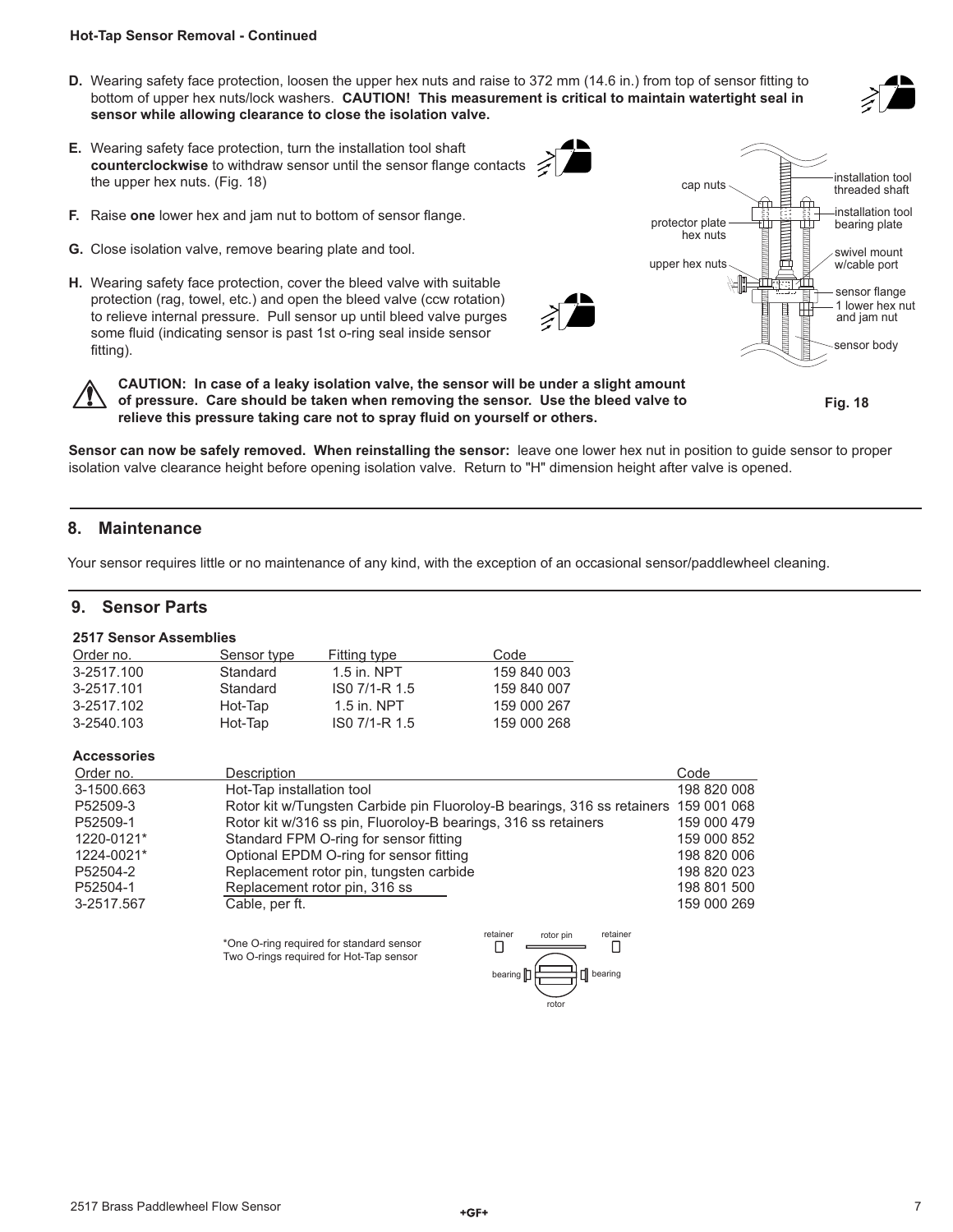# **10. K-Factors (Stainless Steel, Wrought Steel & Plastic Pipe)**

## **SCH 40 WROUGHT STEEL PIPE PER ANSI B36.10**

## **SCH 5S STAINLESS STEEL PIPE PER ANSI B36.19**

|                 | K-FACTOR        | <b>K-FACTOR</b> |
|-----------------|-----------------|-----------------|
| <b>PIPE</b>     | <b>PULSES/</b>  | <b>PULSES/</b>  |
| SIZE            | <b>U.S. GAL</b> | <b>LITER</b>    |
| 1 $\frac{1}{2}$ | 122,000         | 32.232          |
| 2               | 78,690          | 20.790          |
| $2\frac{1}{2}$  | 55,630          | 14.697          |
| 3               | 35.530          | 9.3871          |
| $3\frac{1}{2}$  | 26.070          | 6.8877          |
| 4               | 19.840          | 5.2417          |
| 5               | 12.090          | 3.1942          |
| 6               | 8.0410          | 2.1244          |
| 8               | 4.3500          | 1.1493          |
| 10              | 2.6080          | 0.6890          |
| 12              | 1.7610          | 0.4653          |
| 14              | 1.4250          | 0.3765          |
| 16              | 1.0590          | 0.2798          |
| 18              | 0.8180          | 0.2161          |
| 20              | 0.6460          | 0.1707          |
| 22              | $\star$         | $\star$         |
| 24              | 0.4350          | 0.1149          |

|                | K-FACTOR       | <u>K-FACTOR</u> |
|----------------|----------------|-----------------|
| PIPE           | <b>PULSES/</b> | <b>PULSES/</b>  |
| SIZE           | U.S. GAL       | LITER           |
| $1\frac{1}{2}$ | 104.200        | 27.5297         |
| 2              | 67.160         | 17.7437         |
| $2\frac{1}{2}$ | 46.060         | 12.1691         |
| 3              | 29.790         | 7.8705          |
| 3 <sub>2</sub> | 22.060         | 5.8283          |
| 4              | 16.890         | 4.4624          |
| 5              | 10.6500        | 2.8137          |
| 6              | 7.1160         | 1.8801          |
| 8              | 3.8700         | 1.0225          |
| 10             | 2.3570         | 0.6227          |
| 12             | 1.6060         | 0.4243          |
| 14             | 1.2980         | 0.3429          |
| 16             | 0.9620         | 0.2542          |
| 18             | 0.7400         | 0.1955          |
| 20             | 0.5900         | 0.1559          |
| 22             | 0.4790         | 0.1266          |
| 24             | 0.3990         | 0.1054          |
|                |                |                 |

## **SCH 80 WROUGHT STEEL PIPE PER ANSI B36.10**

#### **SCH 10S STAINLESS STEEL PIPE PER ANSI B36.19**

|                | <b>K-FACTOR</b> | <b>K-FACTOR</b> |                | <b>K-FACTOR</b> | <b>K-FACTOR</b> |
|----------------|-----------------|-----------------|----------------|-----------------|-----------------|
| <b>PIPE</b>    | <b>PULSES/</b>  | <b>PULSES/</b>  | <b>PIPE</b>    | <b>PULSES/</b>  | <b>PULSES/</b>  |
| <b>SIZE</b>    | <b>U.S. GAL</b> | <b>LITER</b>    | <b>SIZE</b>    | <b>U.S. GAL</b> | <b>LITER</b>    |
| $1\frac{1}{2}$ | 136.100         | 35.9577         | $1\frac{1}{2}$ | 113,600         | 30.0132         |
| 2              | 88,590          | 23.4055         | 2              | 72.560          | 19.1704         |
| $2\frac{1}{2}$ | 62.810          | 16.5945         | $2\frac{1}{2}$ | 48.750          | 12.8798         |
| 3              | 39,990          | 10.5654         | 3              | 31.250          | 8.2563          |
| $3\frac{1}{2}$ | 29.220          | 7.7199          | $3\frac{1}{2}$ | 23.010          | 6.0793          |
| 4              | 22.160          | 5.8547          | 4              | 17.540          | 4.6341          |
| 5              | 13.420          | 3.5456          | 5              | 10.8700         | 2.8719          |
| 6              | 9.0160          | 2.3820          | 6              | 7.2410          | 1.9131          |
| 8              | 4.8190          | 1.2732          | 8              | 3.9520          | 1.0441          |
| 10             | 2.8970          | 0.7654          | 10             | 2.3880          | 0.6309          |
| 12             | 1.9620          | 0.5184          | 12             | 1.6200          | 0.4280          |
| 14             | 1.5890          | 0.4198          | 14             | 1.3110          | 0.3464          |
| 16             | 1.1750          | 0.3104          | 16             | 0.9680          | 0.2557          |
| 18             | 0.9040          | 0.2388          | 18             | 0.7440          | 0.1966          |
| 20             | 0.7160          | 0.1892          | 20             | 0.5930          | 0.1567          |
| 22             | 0.5820          | 0.1538          | 22             | 0.4820          | 0.1273          |
| 24             | 0.4820          | 0.1273          | 24             | 0.4020          | 0.1062          |

K-factors are listed in U.S. gallons and in liters. Conversion formulas for other engineering units are listed below.

#### $\cdot$  **K** = 60/A

The K-factor is the number of pulses generated by the 2517 paddlewheel per unit of liquid in a specific pipe size.

| To convert   |                  | multiply |
|--------------|------------------|----------|
| K from:      | to:              | K by:    |
| U.S. gallons | cubic feet       | 7.479    |
| U.S. gallons | cubic inches     | 0.00433  |
| U.S. gallons | cubic meters     | 263.85   |
| U.S. gallons | pounds of water  | 0.120    |
| U.S. gallons | acre feet        | 325853   |
| U.S. gallons | Imperial gallons | 1.201    |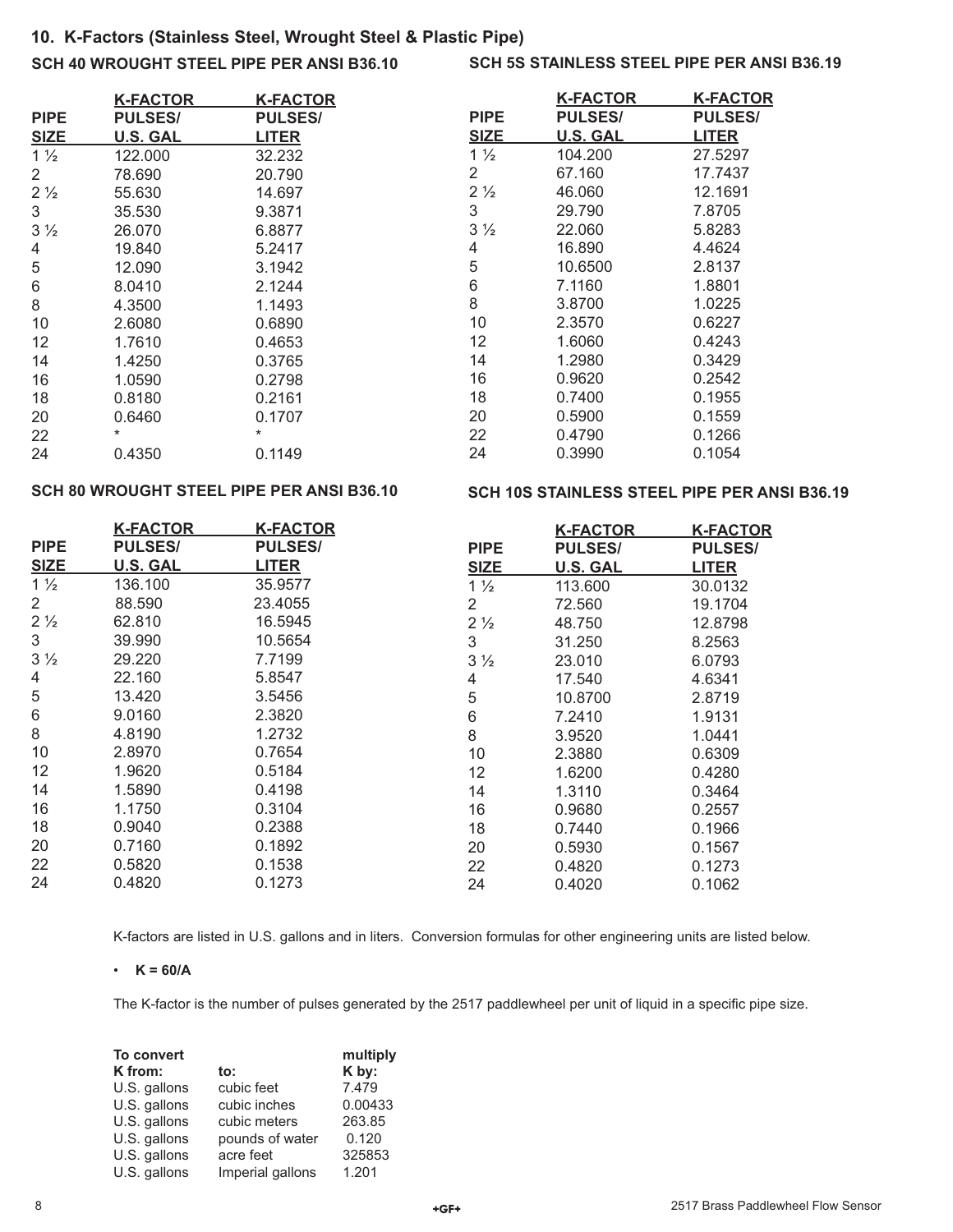## **10. K-Factors (Stainless Steel, Wrought Steel & Plastic Pipe) continued**

## **STD WROUGHT STEEL PIPE PER ANSI B36.10**

|                | <b>K-FACTOR</b> | K-FACTOR       |
|----------------|-----------------|----------------|
| <b>PIPE</b>    | <b>PULSES/</b>  | <b>PULSES/</b> |
| <b>SIZE</b>    | <b>U.S. GAL</b> | <b>LITER</b>   |
| $1\frac{1}{2}$ | 122,000         | 32.2325        |
| 2              | 78.690          | 20.7900        |
| 2 <sub>2</sub> | 55.630          | 14.6975        |
| 3              | 35.530          | 9.3871         |
| $3\frac{1}{2}$ | 26.070          | 6.8877         |
| 4              | 19.840          | 5.2417         |
| 5              | 12.090          | 3.1942         |
| 6              | 8.0410          | 2.1244         |
| 8              | 4.3500          | 1.1493         |
| 10             | 2.6080          | 0.6890         |
| 12             | 1.7400          | 0.4597         |
| 14             | 1.3950          | 0.3686         |
| 16             | 1.0220          | 0.2700         |
| 18             | 0.7800          | 0.2061         |
| 20             | 0.6150          | 0.1625         |
| 22             | 0.4970          | 0.1313         |
| 24             | 0.4110          | 0.1086         |

## **XS WROUGHT STEEL PIPE PER ANSI B36.10**

|                | <b>K-FACTOR</b> | <b>K-FACTOR</b> |
|----------------|-----------------|-----------------|
| PIPE           | <b>PULSES/</b>  | <b>PULSES/</b>  |
| <b>SIZE</b>    | U.S. GAL        | <b>LITER</b>    |
| $1\frac{1}{2}$ | 136.100         | 35.9577         |
| 2              | 88.590          | 23.4055         |
| $2\frac{1}{2}$ | 62.810          | 16.5945         |
| 3              | 39.990          | 10.5654         |
| $3\frac{1}{2}$ | 29.220          | 7.7199          |
| 4              | 22.160          | 5.8547          |
| 5              | 13.420          | 3.5456          |
| 6              | 9.0160          | 2.3820          |
| 8              | 4.8190          | 1.2732          |
| 10             | 2.7730          | 0.7326          |
| 12             | 1.8240          | 0.4819          |
| 14             | 1.4550          | 0.3844          |
| 16             | 1.0590          | 0.2798          |
| 18             | 0.8050          | 0.2127          |
| 20             | 0.6320          | 0.1670          |
| 22             | 0.5100          | 0.1347          |
| 24             | 0.4200          | 0.1110          |

## **SCH 40S STAINLESS STEEL PIPE PER ANSI B36.19**

|                | K-FACTOR        | K-FACTOR       |
|----------------|-----------------|----------------|
| <b>PIPE</b>    | <b>PULSES/</b>  | <b>PULSES/</b> |
| <b>SIZE</b>    | <b>U.S. GAL</b> | LITER          |
| $1\frac{1}{2}$ | 122.000         | 32.2325        |
| 2              | 78,690          | 20.7900        |
| $2\frac{1}{2}$ | 55.630          | 14.6975        |
| 3              | 35.530          | 9.3871         |
| $3\frac{1}{2}$ | 26.070          | 6.8877         |
| 4              | 19.840          | 5.2417         |
| 5              | 12.090          | 3.1942         |
| 6              | 8.0410          | 2.1244         |
| 8              | 4.3500          | 1.1493         |
| 10             | 2.6080          | 0.6890         |
| 12             | 1.7400          | 0.4597         |
| 14             | *               | $\star$        |
| 16             | $\ast$          | $\star$        |
| 18             | $\star$         | $\star$        |
| 20             | $\star$         | $\star$        |
| 22             | $\star$         | $\star$        |
| 24             | $\star$         | $\star$        |

## **SCH 80S STAINLESS STEEL PIPE PER ANSI B36.19**

|                | K-FACTOR        | K-FACTOR       |  |
|----------------|-----------------|----------------|--|
| <b>PIPE</b>    | <b>PULSES/</b>  | <b>PULSES/</b> |  |
| <b>SIZE</b>    | <b>U.S. GAL</b> | <b>LITER</b>   |  |
| $1\frac{1}{2}$ | 136.100         | 35.9577        |  |
| 2              | 88.590          | 23.4055        |  |
| 2 <sub>2</sub> | 62.810          | 16.5945        |  |
| 3              | 39.990          | 10.5654        |  |
| 3 <sub>2</sub> | 29.220          | 7.7199         |  |
| 4              | 22.160          | 5.8547         |  |
| 5              | 13.420          | 3.5456         |  |
| 6              | 9.0160          | 2.3820         |  |
| 8              | 4.8190          | 1.2732         |  |
| 10             | 2.7730          | 0.7326         |  |
| 12             | 1.8240          | 0.4819         |  |
| 14             | *               | $\star$        |  |
| 16             | $\ast$          | $\star$        |  |
| 18             | $\ast$          | $\star$        |  |
| 20             | $\star$         | $\star$        |  |
| 22             | $\star$         | $\star$        |  |
| 24             | $\star$         | $\star$        |  |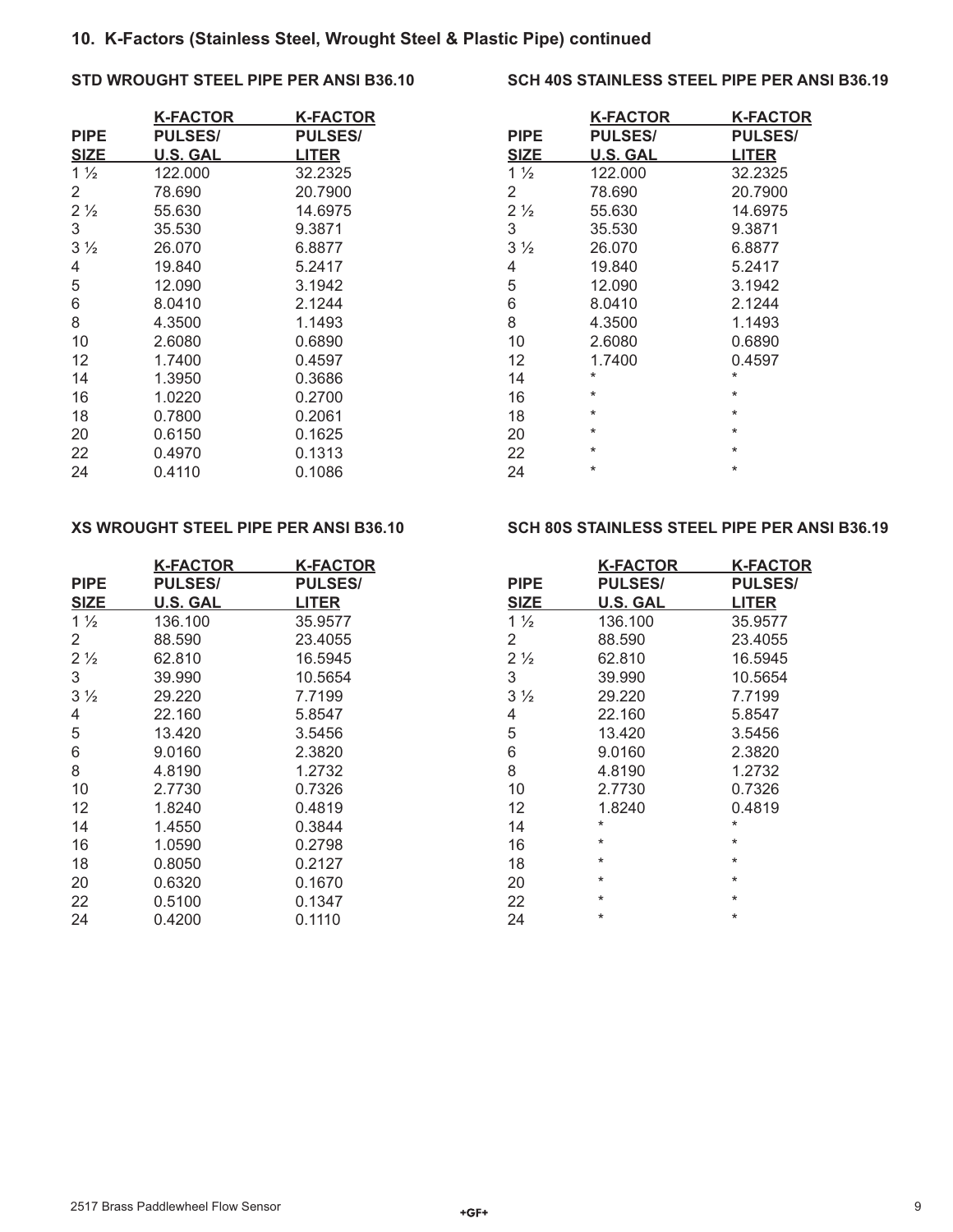## **10. K-Factors (Stainless Steel, Wrought Steel & Plastic Pipe) continued**

| Schedule 80 Plastic pipe per ASTM-D-1785 |                 |  |
|------------------------------------------|-----------------|--|
| <b>K-FACTOR</b>                          | <b>K-FACTOR</b> |  |
| <b>PULSES/</b>                           | <b>PULSES/</b>  |  |
| <b>U.S. GAL</b>                          | <b>LITER</b>    |  |
| 139.400                                  | 36.8296         |  |
| 90.790                                   | 23.9868         |  |
| 64.610                                   | 17.0700         |  |
| 41.050                                   | 10.8454         |  |
| 29,940                                   | 7.9102          |  |
| 22,660                                   | 5.9868          |  |
| 13.700                                   | 3.6196          |  |
| 9.1990                                   | 2.4304          |  |
| 4.9060                                   | 1.2962          |  |
| 2.9450                                   | 0.7781          |  |
| 1.9930                                   | 0.5266          |  |
|                                          |                 |  |

## **11. Specifications**

#### **General**

Flow Rate Range:

|                                              | 0.5 to 6 m/s (1 .6 to 20 ft/s)        |  |  |  |
|----------------------------------------------|---------------------------------------|--|--|--|
| Linearity:                                   | $±1\%$ of full range                  |  |  |  |
| Repeatability:                               | $±0.5\%$ of full range                |  |  |  |
| Min. Reynolds Number Required: 4500          |                                       |  |  |  |
| Pipe size range:                             |                                       |  |  |  |
| • Standard version: DN40 to DN600            |                                       |  |  |  |
|                                              | $(1.5 \text{ to } 24 \text{ in.})$    |  |  |  |
| • Hot-Tap version:                           | DN40 to DN900                         |  |  |  |
|                                              | $(1.5 \text{ to } 36 \text{ in.})$    |  |  |  |
| Sensor fitting options:                      |                                       |  |  |  |
| • 1.5in NPT threads                          |                                       |  |  |  |
| $\cdot$ ISO 7/1-R 1.5 threads                |                                       |  |  |  |
| <b>Wetted materials</b>                      |                                       |  |  |  |
| Sensor body:                                 | C36000 Free cutting brass             |  |  |  |
| Sensor fitting:                              | C36000 Free cutting brass             |  |  |  |
| Sensor fitting O-rings:                      |                                       |  |  |  |
|                                              | Standard Viton®, optional EPR         |  |  |  |
| Rotor:                                       | CB7Cu-1 Alloy                         |  |  |  |
| Rotor pin:                                   | Tungsten Carbide GRP 1                |  |  |  |
| Retainers (2):                               | 316 stainless steel                   |  |  |  |
| Rotor bearings (2): Fluoroloy B <sup>®</sup> |                                       |  |  |  |
| <b>Electrical</b>                            |                                       |  |  |  |
| Frequency:                                   | 20 Hz per ft/s nominal,               |  |  |  |
|                                              | 5 to 8 mV p-p per Hz                  |  |  |  |
| Source Impedance:                            | 11 6 KO                               |  |  |  |
| Cable length:                                | 7.6 m (25 ft.), can be extended up to |  |  |  |
|                                              | 60m (200 ft.)                         |  |  |  |
| Cable type:                                  | 2-conductor twisted-pair with shield, |  |  |  |
|                                              | 22AWG                                 |  |  |  |

#### **Max. Pressure/Temperature Rating**

• Sensor with standard FPM sensor fitting O-rings: 17 bar @ 82°C (250 psi @ 180°F) • Sensor with optional EPDM sensor fitting O-rings: 17 bar @ 100°C (250 psi @ 212°F) See page 226 for Temperature and Pressure graphs.

#### **Shipping Weight:**

| • 3-2517.100, .101: | 2.04 kg (4.5 lbs.) |
|---------------------|--------------------|
| • 3-2517.102, .103: | 2.63 kg (5.8 lbs.) |

### **Standards and Approvals**

• Manufactured under ISO 9001:2000 for Quality and ISO 14001:1996 for Environmental Management

• FM approved, CE.



**Caution:** The 2517 Hot-Tap system's overall specifications and limitations depend on the lowest maximum rating of the components associated with the system. In other words, the Hot-Tap system is only as

strong as its weakest link. For example, a ball valve, a component of the system, is rated at a maximum 100 psi @ 175 °F, limiting the entire system's maximum pressure/temperature rating to 100 psi @ 175 °F. All higher maximum specifications **MUST** yield to the component with the lowest maximum specification.

**Note:** Pressure/temperature specifications refer to sensor performance in water. Certain chemical limitations may apply. Chemical compatibilityshould be verified.





Standard Sensor Dimensions: • 2540-1 = 1.5 in. NPT fitting • 2540-2 = ISO 7/1-R 1.5 fitting Hot-Tap Sensor Dimensions: • 2540-3 = 1.5 in. NPT fitting

• 2540-4 = ISO 7/1-R 1.5 fitting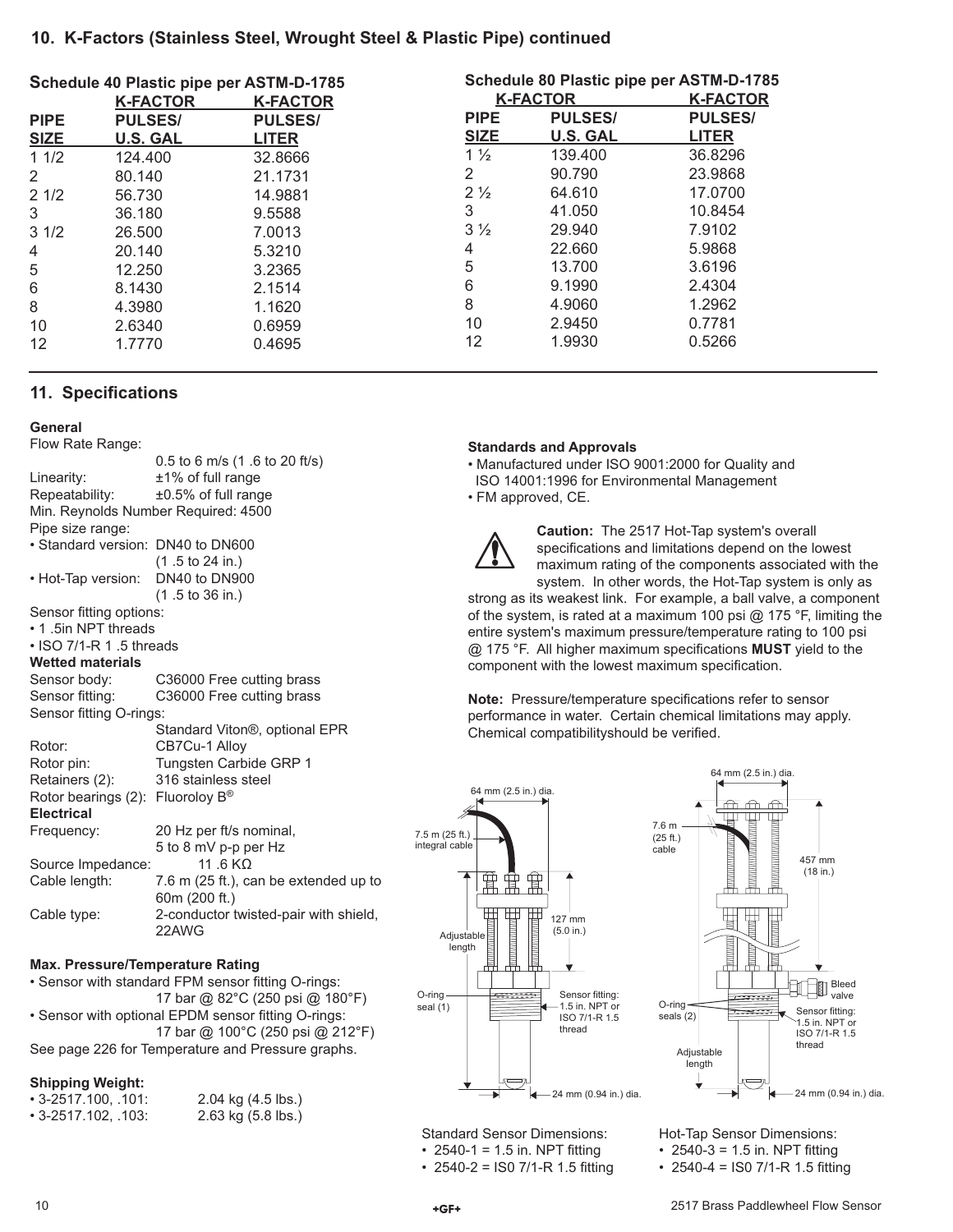**Notes:**